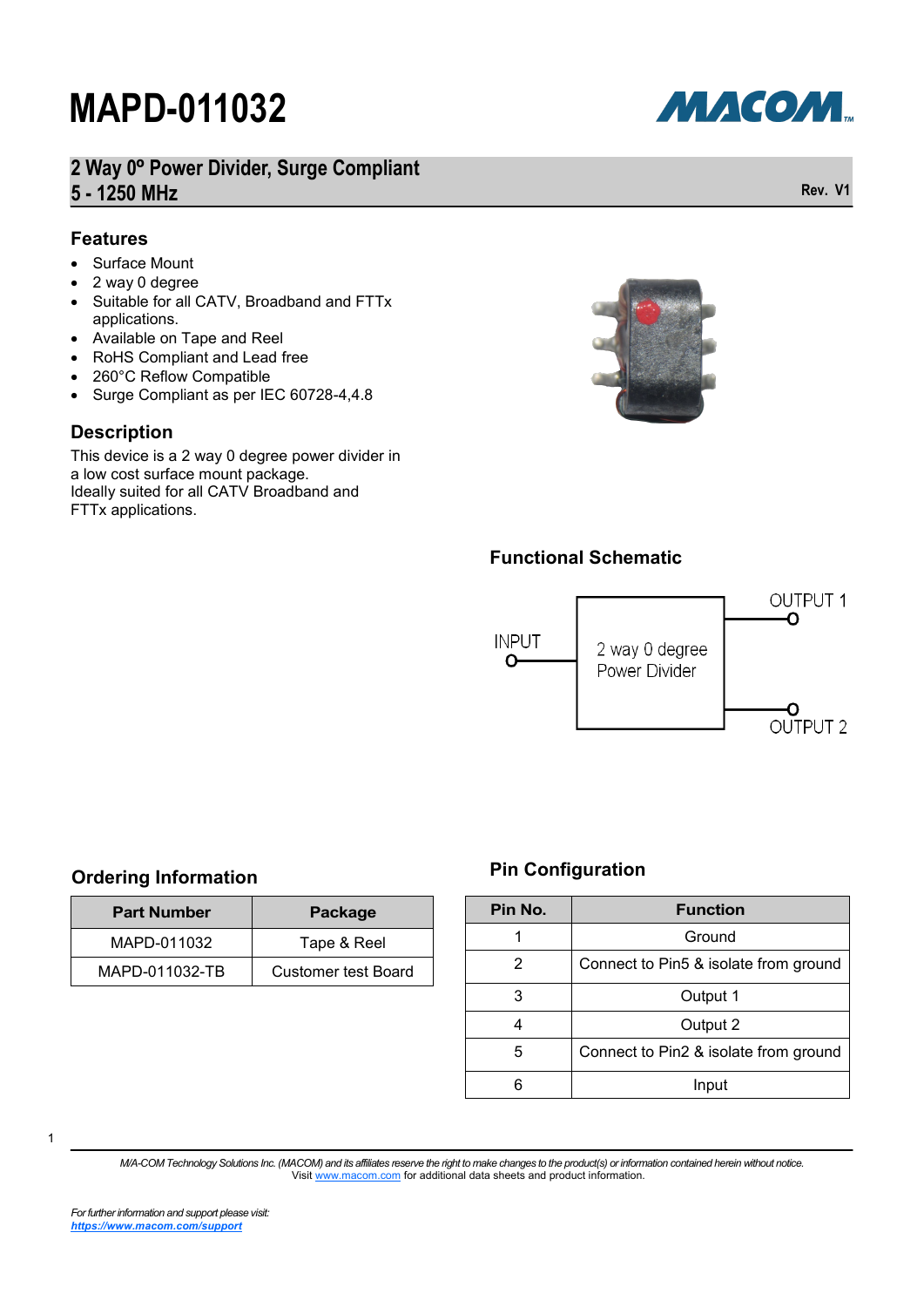

## **2 Way 0º Power Divider, Surge Compliant 5 - 1250 MHz**

**Rev. V1**

### **Electrical Specifications:**  $T_A = 25^\circ \text{C}$ ,  $Z_0 = 75 \Omega$ ,  $P_{in} = 0d$ Bm

| <b>Parameter</b>                                 | <b>Conditions</b>                                | <b>Units</b>       | <b>Min</b>     | <b>Typ</b>        | <b>Max</b>               |
|--------------------------------------------------|--------------------------------------------------|--------------------|----------------|-------------------|--------------------------|
| <b>Frequency Range</b>                           |                                                  | <b>MHz</b>         | 5              |                   | 1250                     |
| Impedance                                        |                                                  | Ω                  | $\blacksquare$ | 75                |                          |
| Power Split                                      |                                                  |                    |                | 3                 | $\overline{\phantom{0}}$ |
| <b>Insertion Loss 1</b><br>$(Pin 6-3)$           | 5 - 600 MHz<br>600 - 1000 MHz<br>1000 - 1250 MHz | dB<br>dB<br>dB     |                | 0.2<br>0.6<br>1.0 | 0.6<br>1.1<br>1.6        |
| <b>Insertion Loss 2</b><br>$(Pin 6-4)$           | 5 - 600 MHz<br>600 - 1000 MHz<br>1000 - 1250 MHz | dB<br>dB<br>dB     |                | 0.2<br>0.4<br>0.6 | 0.4<br>0.7<br>1.1        |
| Amplitude Balance                                | 5 - 600 MHz<br>600 - 1250 MHz                    | dB<br>dB           |                | 0.01<br>0.2       | ±0.3<br>±0.7             |
| <b>Phase Balance</b><br>(ref value $0^{\circ}$ ) | 5 - 1000 MHz<br>1000 - 1250 MHz                  | $\circ$<br>$\circ$ |                | 0.4<br>0.7        | ±3.0<br>±4.0             |
| Input Return Loss<br>Pin 6                       | 5 - 600 MHz<br>600 - 1250 MHz                    | dB<br>dB           | 19<br>13       | 31<br>26          |                          |
| Output Return Loss 1<br>(Pin 3)                  | 5 - 1250 MHz                                     | dB                 | 12             | 33                |                          |
| Output Return Loss 2<br>(Pin 4)                  | 5 - 1000 MHz<br>1000 - 1250 MHz                  | dB<br>dB           | 14<br>10       | 41<br>16          |                          |
| Isolation<br>(Pin 3-4)                           | 5 - 1250 MHz                                     | dB                 | 18             | 25                |                          |

#### **Recommended Maximum Ratings**

| <b>Parameter</b>                   | <b>Units</b> | Min   | <b>Max</b> |
|------------------------------------|--------------|-------|------------|
| Input RF Power                     | w            |       | 0.5        |
| <b>DC Current</b>                  | mA           |       | 500        |
| <b>Operating Temperature Range</b> | °C           | $-40$ | $+85$      |

Full temperature plots available on request

*M/A-COM Technology Solutions Inc. (MACOM) and its affiliates reserve the right to make changes to the product(s) or information contained herein without notice.*  Visit [www.macom.com](http://www.macom.com/) for additional data sheets and product information.

<sup>2</sup>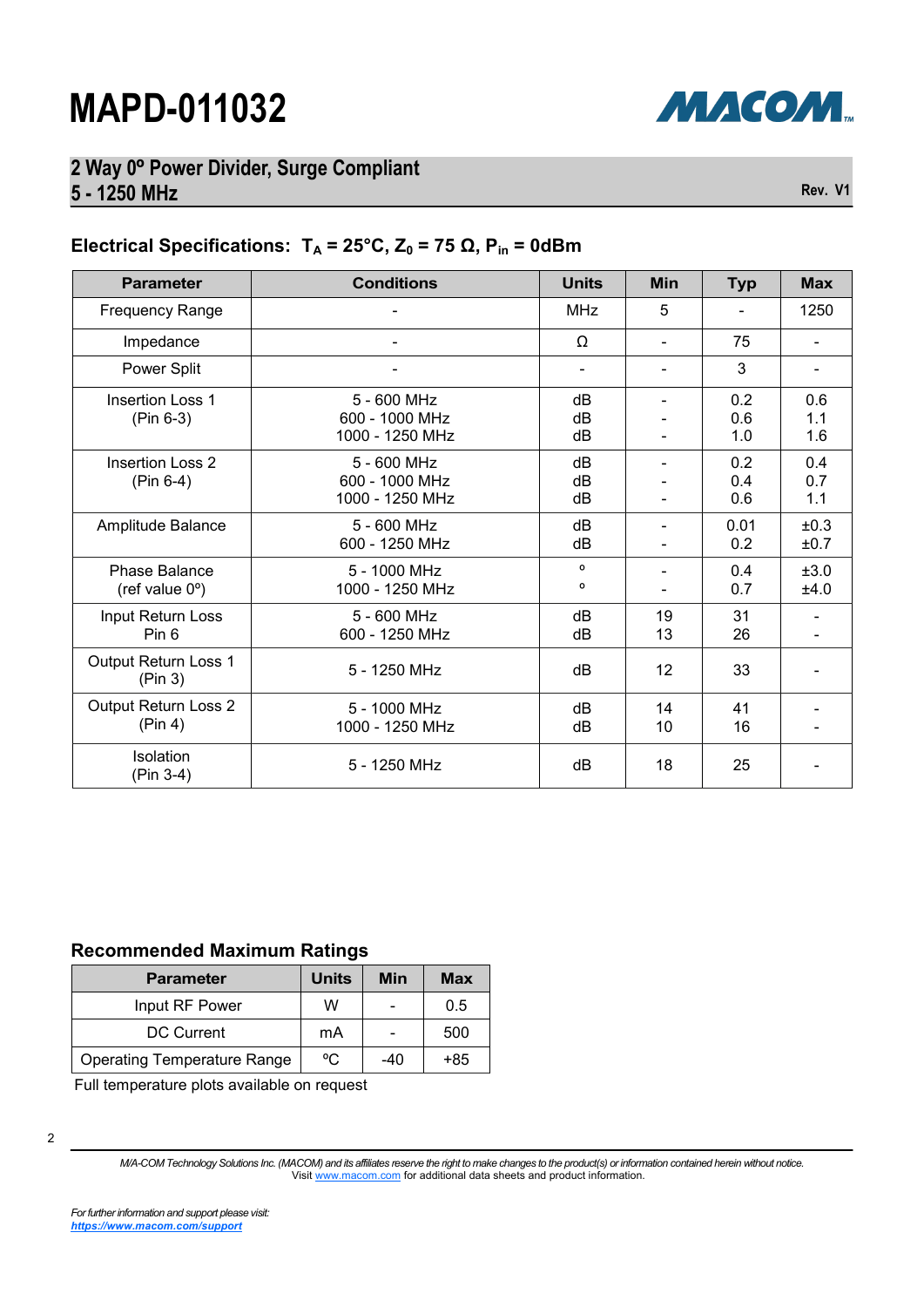

## **2 Way 0º Power Divider, Surge Compliant 5 - 1250 MHz**

### **PCB Layout**

 $P<sub>1</sub>$ **SM 138**  $P<sub>2</sub>$ P3 **CO** PT-0010591 Rev

### **Parts List**

| <b>REF</b>     | <b>DESCRIPTION</b> | P/N          |
|----------------|--------------------|--------------|
| R1             | RES,0402, ±1%      | 160 $\Omega$ |
| L1             | IND,0402, ±5%      | $15$ nH      |
| C3             | CAP,0402, ±5%      | 470 pF       |
| C <sub>1</sub> | CAP,0402, ±5%      | $0.5$ pF     |
| C2             | CAP,0402, ±5%      | $0.5$ pF     |

#### **PCB land pattern dimensions**



Connect center pads together and isolate them from ground as shown above.



 $\overline{C}1$ 

3

*M/A-COM Technology Solutions Inc. (MACOM) and its affiliates reserve the right to make changes to the product(s) or information contained herein without notice.*  Visit [www.macom.com](http://www.macom.com/) for additional data sheets and product information.

**Application circuit**



**Rev. V1**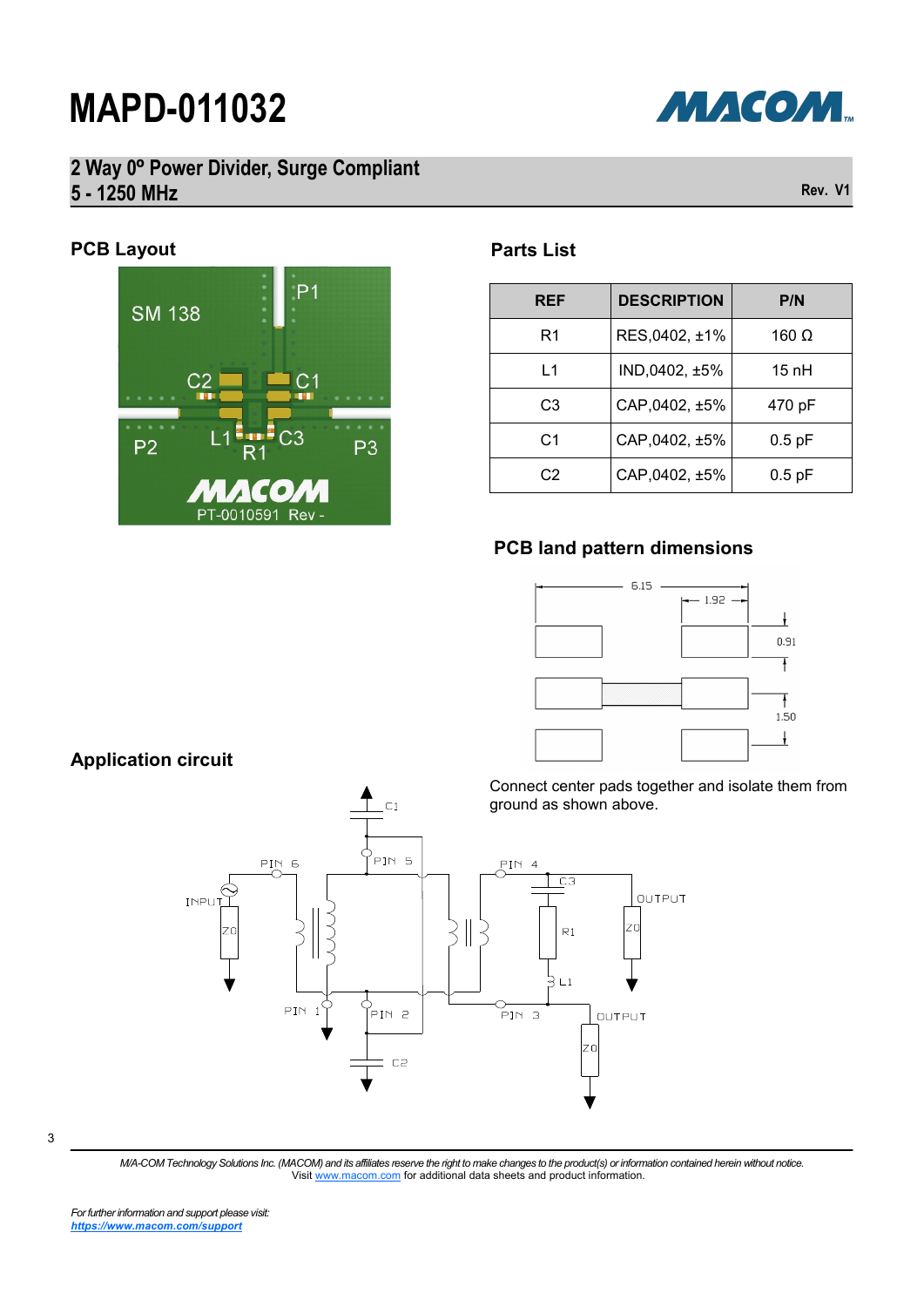

### **2 Way 0º Power Divider, Surge Compliant 5 - 1250 MHz**

#### **Typical Performance Curves**





<sup>4</sup>

*M/A-COM Technology Solutions Inc. (MACOM) and its affiliates reserve the right to make changes to the product(s) or information contained herein without notice.*  Visit [www.macom.com](http://www.macom.com/) for additional data sheets and product information.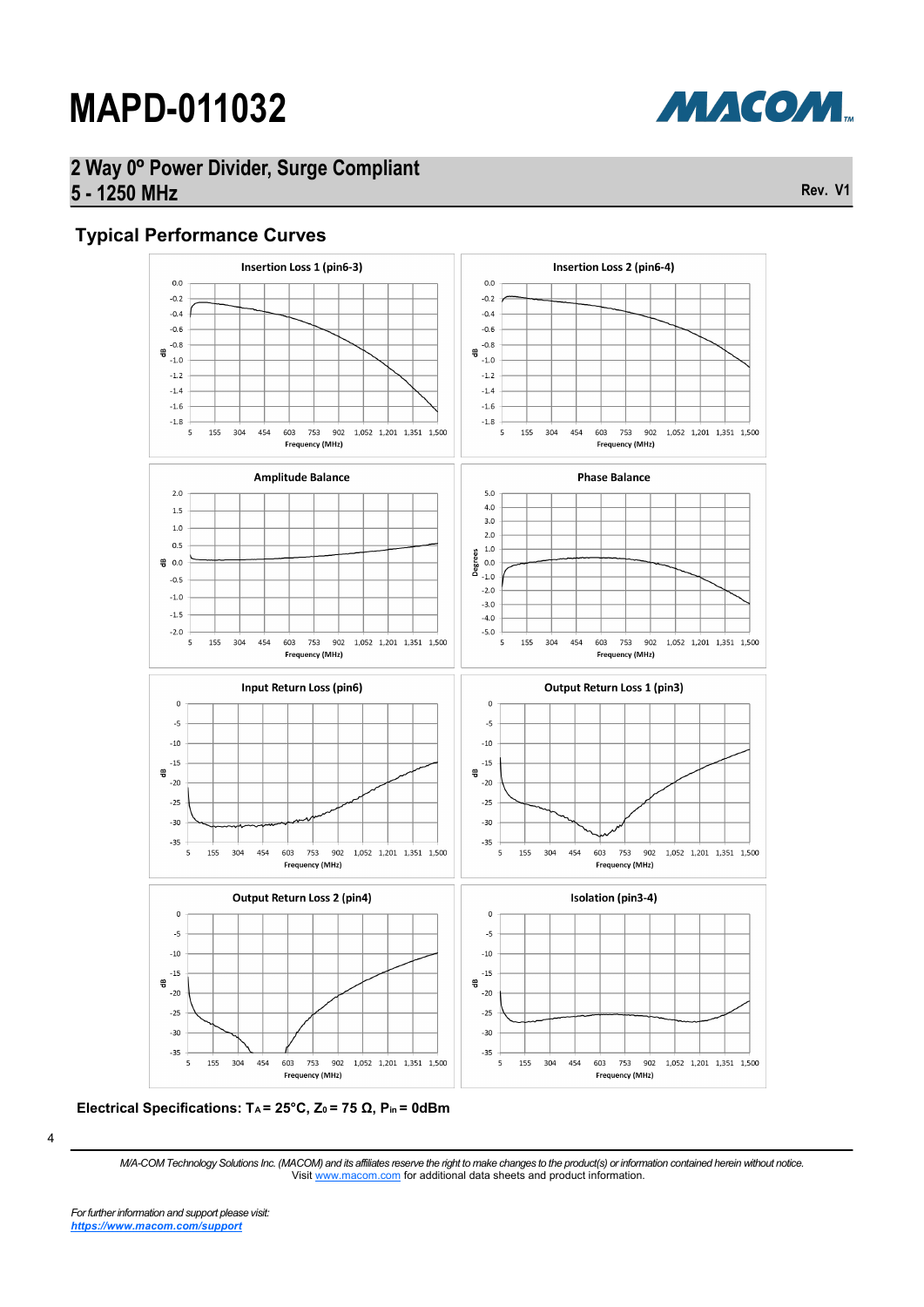

## **2 Way 0º Power Divider, Surge Compliant 5 - 1250 MHz**

**Rev. V1**

### **Outline Drawing**







#### **Tape & Reel Information**

| <b>Parameter</b>                           | <b>Units</b> | <b>Value</b> |  |
|--------------------------------------------|--------------|--------------|--|
| Qty per reel                               |              | 900          |  |
| <b>Reel Size</b>                           | mm           | 330          |  |
| <b>Tape Width</b>                          | mm           | 16.00        |  |
| Pitch                                      | mm           | 8.00         |  |
| Orientation                                |              | F39          |  |
| Reference App Note ANI-019 for orientation |              |              |  |

- 
- 1. Dimensions in mm.<br>2. Tolerance: ±0.2mm 2. Tolerance: ±0.2mm unless otherwise noted.<br>3. Model number and lot code are printed on the
- 3. Model number and lot code are printed on the reel.<br>4. Lead plating: (CuSn6) Lead finish SAC-305
- Lead plating: (CuSn6) Lead finish SAC-305

### **Carrier Tape Orientation**



*M/A-COM Technology Solutions Inc. (MACOM) and its affiliates reserve the right to make changes to the product(s) or information contained herein without notice.*  Visit [www.macom.com](http://www.macom.com/) for additional data sheets and product information.